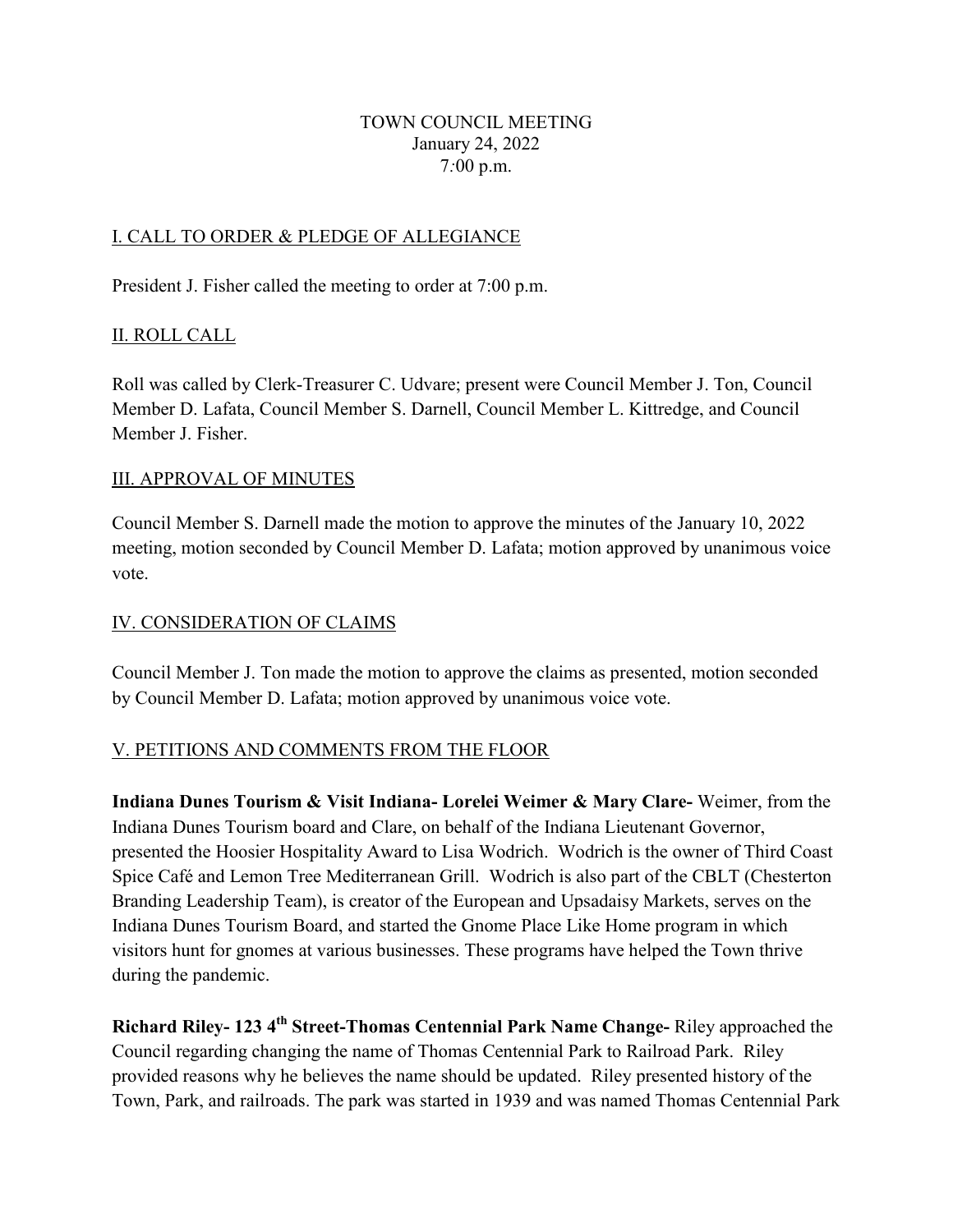in 1966, many years after the actual Centennial Celebration. Furthermore, Riley stated that Chesterton is in the top 10 of places in the U.S.to watch trains. Riley suggested that perhaps the park's new name could be "Thomas Railroad Park," with the thought process of not losing the "Thomas" but also honoring the railroads. Riley thanked the Council for its consideration.

### VI. REPORTS FROM OFFICIALS & DEPARTMENT HEADS

**A. Police**—Chief Richardson gave an update on vehicles that were declared surplus and or traded in. The proceeds of the auction money helped with a new truck purchase. The department ended up paying \$13,398 on \$42,000 truck purchase after the trade in and the auction funds. The department is awaiting prices on SUVS and possible arrival dates. Council Member J. Ton commented that traditionally, there are 3 new vehicles per year for the police department. **B. Fire –** Chief Camel reported the new engine is now expected in September vs. July due to supply chain issues. Council Member Fisher commented that legal will review the contract regarding the delay.

### **C. Clerk Treasurer**- No report.

**D. Streets, Sanitation, & Central Service – CEDIT Request, Banner Request, and Bid Recommendation for 2022 Paving & Community Crossing Projects-** Street Commissioner J. Schnadenberg reported there is a banner request from the Chesterton Art Center for the dates of July 25, 2022 through August 8, 2022 for the purpose of advertising for the Art Fair. Council Member D. Lafata made the motion to approve the banner request, motion seconded by Council Member S. Darnell; motion approved by unanimous voice vote. Next, Commissioner Schnadenberg recommended the Council choose Rieth Riley for the bids and to release Milestone. Rieth Riley was lowest for both project bids. Council Member D. Lafata made the motion to approve Rieth Riley's bids and to release Milestone's bids, motion seconded by Council Member S. Darnell; motion approved by unanimous voice vote. Street Commissioner Schnadenberg then referred to a written CEDIT request to the Council regarding the offset to the MVH (motor vehicle highway) budget. Council Member D. Lafata approved this use of CEDIT funds, motion seconded by Council Member S. Darnell; motion approved by unanimous voice vote. Lastly, Street Commissioner Schnadenberg reported that the department's purchased dump truck might be ready in July. Additionally, the purchased pickup truck and tractor may be ready in March.

**E. Engineering**—Town Engineer O'Dell reported that he has been working with the Northshore project going in at the former resale shop. Additionally, he reported working with Republic Services on their project.

**F. Building** — Building Commissioner O'Dell reported that the Allure, now with sprinkler system, and the Duneland Distillery have received occupancy.

**G. Parks –**No report.

**H. Attorney**—No report.

**I. Utilities**—Superintendent D. Ryan reported that the lift station at Pioneer Point and 1100 is being rehabilitated over the next week or so.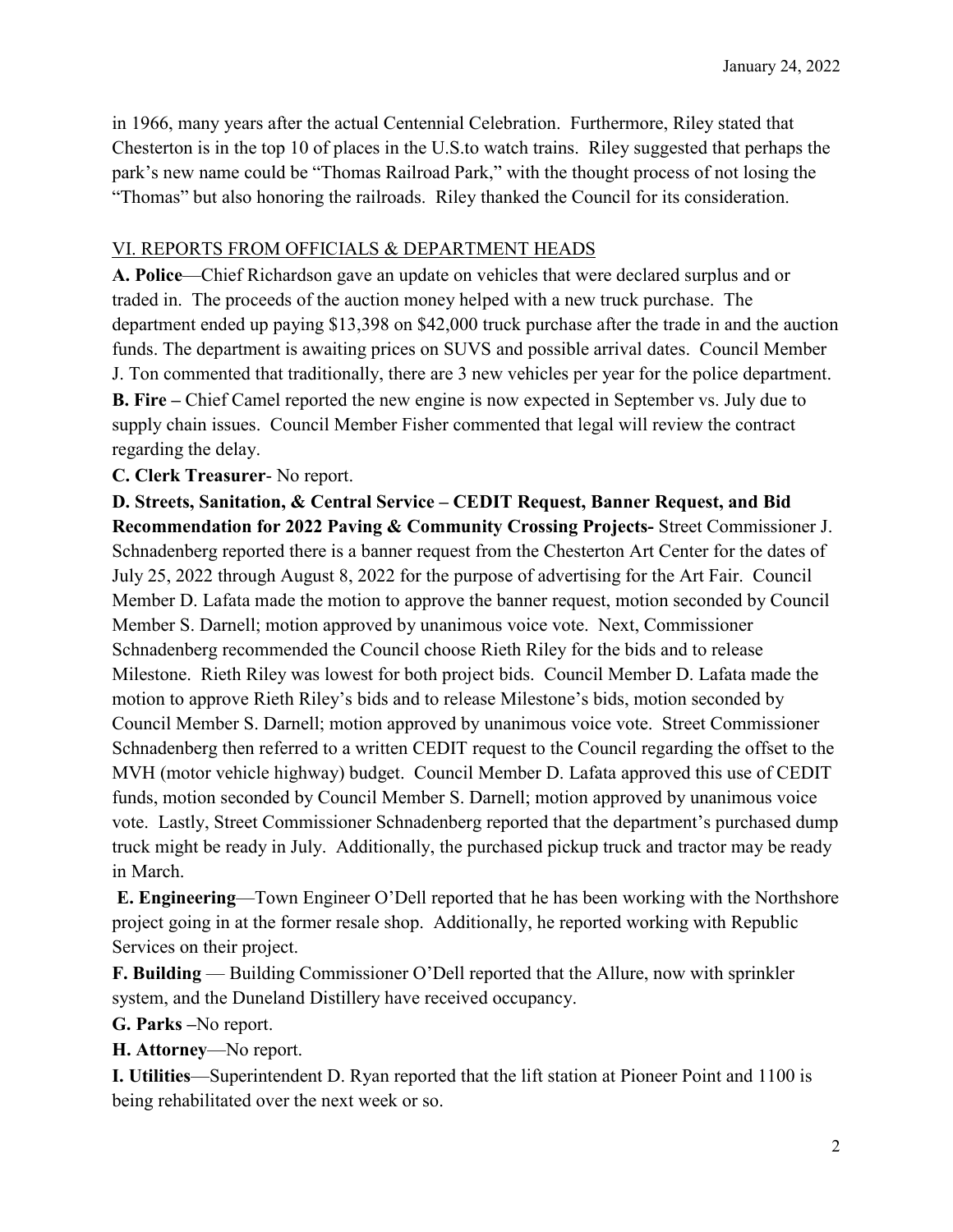**J. Town Manager**—Town Manager Cincoski gave a report on behalf of the Park Department. The pickle ball court designs are currently being worked on and will hopefully be presented for quote process to the park board. The park department has passed the  $1<sup>st</sup>$  step of the coastal grant process for the coffee creek boardwalk and will be moving forward in this process. Bass Pro awarded the department with a \$1,000 grant for the purpose of pond rehabilitation. Town Manager Cincoski reported that business registrations are being completed. A CEDIT fund discussion meeting will take place on February 28, 2022 at 5:30 PM.

Council Member J. Ton gave a report on behalf of NIPRC. Ton reported that the full commission met online via hybrid meeting last Thursday. The budget was approved. Ty Warner is still the executive director. There are 6 projects NIRPC has contributed to the Town. Ton was re-elected to the executive board of NIRPC. Mark O'Dell with respect to the technical planning committee was named proxy. Council Member J. Fisher thanked Ton for all his work.

# VII. PUBLIC HEARINGS, BID OPENINGS, & REMONSTRANCES

**Ordinance 2022-01- Amending 2020-21 Amending the Rate to be collected by the Town from owners of property for Garbage Pickup and Disposal including Recycling-** The rate for recycling would decrease by \$1.09. The public hearing was opened at 7:29 PM. No one spoke for or against the ordinance. The public hearing was closed at 7:30 PM.

# VIII. ORDINANCES AND/OR RESOLUTIONS

**Ordinance 2022-01- Amending 2020-01 Amending the Rate to be Collected by the Town from owners of property for Garbage Pickup and Disposal including Recycling-** Council Member J. Ton made the motion to approve the ordinance on  $1<sup>st</sup>$  reading, motion seconded by Council Member L. Kittredge; motion approved by unanimous voice vote. Council Member D. Lafata made the motion to approve the ordinance on  $2<sup>nd</sup>$  reading, motion seconded by Council Member J. Ton; motion approved by unanimous voice vote.

**Resolution 2022-01- Authorizing the Establishment of Work Procedures and Regulations by the Town Manager to Combat the Spread of COVID-19-** Council Member J. Ton made the motion to approve the resolution, motion seconded by Council Member L. Kittredge; motion approved by unanimous voice vote.

# IX. COMMUNICATIONS

NONE